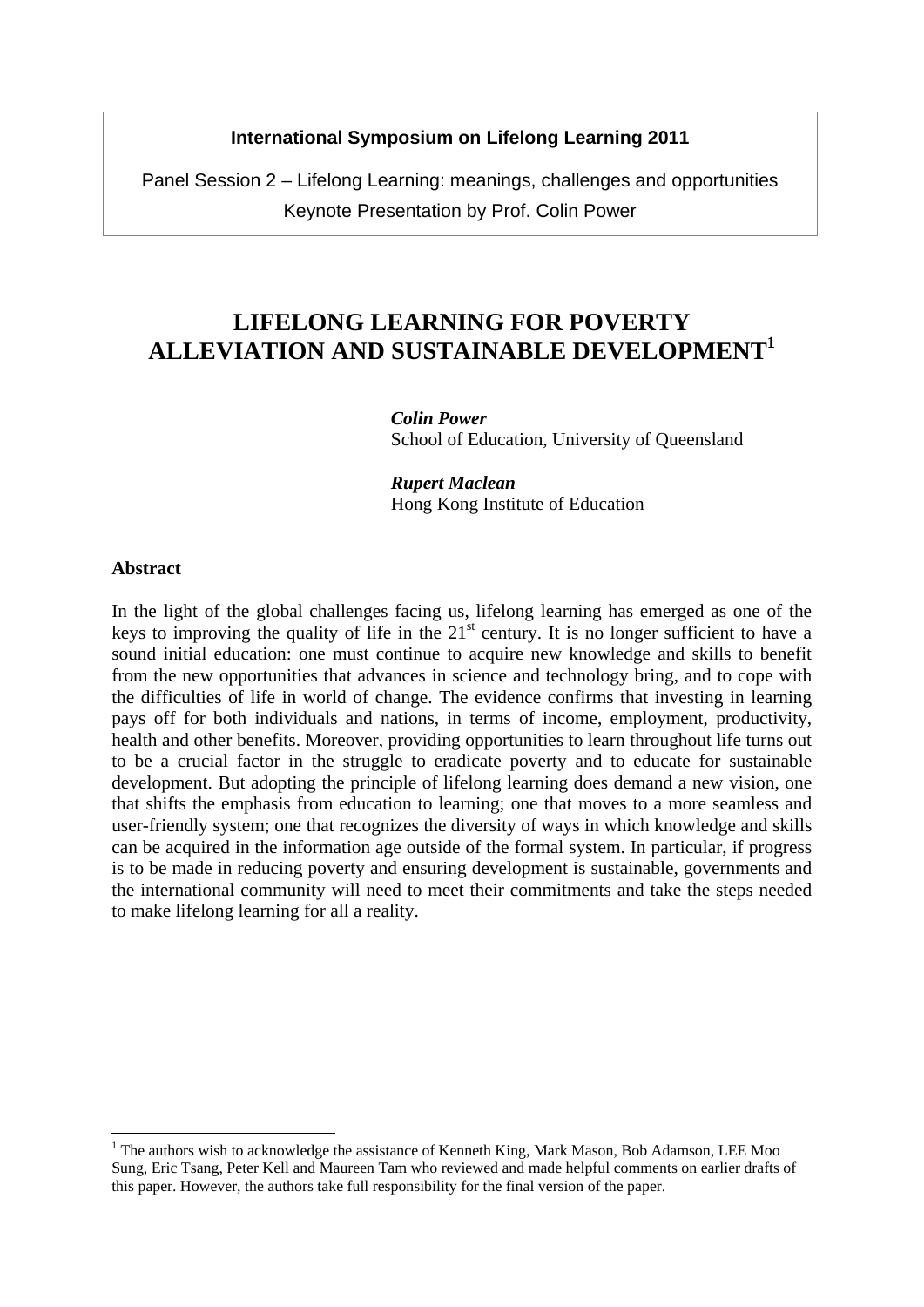## **Introduction**

The idea of lifelong learning became a central theme in UNESCO's work with the publication of *Learning to Be* (UNESCO, 1972). The Report argued that lifelong learning needs to be the keystone or organizing principle for education policies, and that the creation of the learning society should become a key strategy for facilitating learning throughout life for individuals and societies.

*Learning: the Treasure Within*, the Delors Report (UNESCO, 1996), built on these two ideas, enlarging them in the light of the challenges facing individuals and the global community in the  $21<sup>st</sup>$  century. For the Delors Commission, lifelong learning implies the acquisition of knowledge, skills and values throughout life, a continuous process of learning to know, to do, to live together and to be (the "four pillars" of education).

In recent years, UNESCO, OECD and other international organizations have replaced the terms 'lifelong education' and 'recurrent education' with the term 'lifelong learning,' and this is now virtually universally accepted as the preferred term. As such, the term shifts the focus from education to learning, from just attending school or college during formal education to *learning how to continue to learn throughout the life cycle*.

## **Defining lifelong learning**

In embracing all forms of learning from "cradle to grave", lifelong learning (LL) is sometimes referred to as being 'life-long and life-wide'. The definition used by the European Union (2000) is typical and one of the most widely accepted definitions among researchers and policy makers: lifelong learning is defined as:

*all purposeful learning activity undertaken throughout life with the aim of improving knowledge, skills and competencies within a personal, civic, social and/or employment-related perspective.* 

Generally, learning is classified into three types: formal, non-formal learning and informal. The notions of formal, non-formal and informal learning not only demonstrate the vertical dimension of learning (learning throughout life) but also its horizontal dimension (life-wide learning). Life-wide learning helps to facilitate learners to acquire and integrate various sets of knowledge and skills in order to apprehend, advance or even invent new knowledge and skills (Ouane, 2009).

Lifelong learning has become something of an umbrella term. As a slogan, it has contributed to considerable confusion and debate about its meaning and implications for research, policy and practice. As a principle, lifelong learning has rarely been given the prominence it merits: we need to close the gaps between the rhetoric of lifelong learning and what happens in practice. While the focus in lifelong learning is generally on the individual, one of the characteristics of successful organizations and communities is their capacity to continue to learn. Not only do they encourage research and innovation, they make optimal use of the diversity of ways in which their members share knowledge, skills and ideas to improve productivity and to ensure that development is sustainable and equitable. Thus we can speak of a "learning society," "learning cities", "learning regions", "learning organizations" and "cultural development."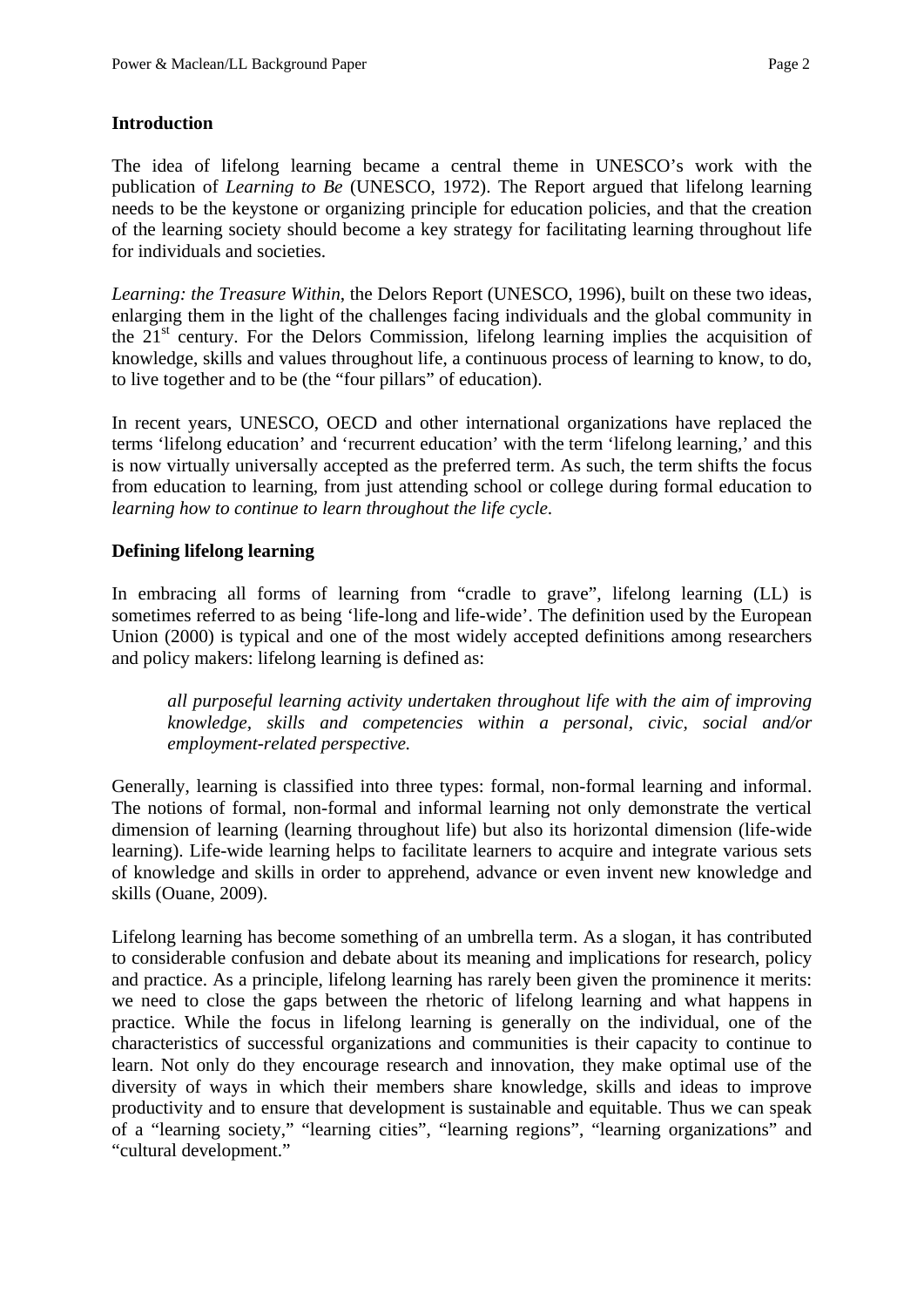## **Why is lifelong learning important?**

#### *(a) LL = a basic human right = full development = empowerment*

The Hamburg Declaration (UNESCO, 1997) argues the case for a new vision of education and training in which learning becomes truly lifelong on the grounds that it benefits individuals and the society. Lifelong learning is important because it helps to: develop the autonomy and sense of responsibility of people and communities, to reinforce the capacity to deal with the transformations taking place in the economy, in culture and in society, and to promote coexistence, tolerance and the informed and creative participation of citizens in their communities: in short to enable people and communities to take control of their destiny and society to face the challenges ahead.

Acceptance of the principle of lifelong learning by governments, corporations and communities means that individuals can expect to be supported in their efforts to acquire and update the latest knowledge and skills that are essential to their daily and work lives, whenever and wherever they need them. This not only facilitates the personal development of learners, but also enhances their employability, social mobility and capacity to be effective in participating in activities designed to improve the quality of life in the community. In Hong Kong, for instance, the government is committed to the development of a lifelong learning ladder. In this regard, 'a key development was the establishment in 2004 of the Qualifications Framework to provide learners with a clear articulation ladder to foster a vibrant, flexible and responsive environment that would promote lifelong learning' (UGC, 2010.)

### *(b) LL = better employment prospects + higher income*

For the most part, the research (as set out below) has focused on the rates of return (RoR) to individuals and society from formal education and training, as reflected in higher qualifications. Because lifelong learning covers all education, both formal and non-formal, and also covers training, it can be argued that we need to undertake research on how different levels and types of learning contribute to poverty alleviation and sustainable development (Maclean and Wilson, 2009).

In the knowledge economy, there can be no doubt that for the individual, continuing to learn, whether by formal or non-formal means, is the key to gaining employment and income stability. The longer one has engaged in formal education and training as reflected in one's skills and qualifications, the higher one's income and the more likely one is to be employed. It turns out the main reason that well educated and trained individuals earn higher incomes is that they have higher knowledge and skill levels, that is, higher qualifications are simply a proxy for more skills (Maclean and Wilson, 2009).

The lifelong learning perspective goes beyond formal education and training to include "skills development." The latter is used to describe the wide variety of ways in individuals who are seeking work or who are in employed continue to learn, to acquire the skills and competencies influencing employment and earnings. Adams (2010) points out that the measuring and tracking the skills acquired at later stages of the lifecycle is difficult, given the variance in the competencies sought by employers, the diversity of ways in which skills and competencies are acquired, and the variations in duration, level and quality of the training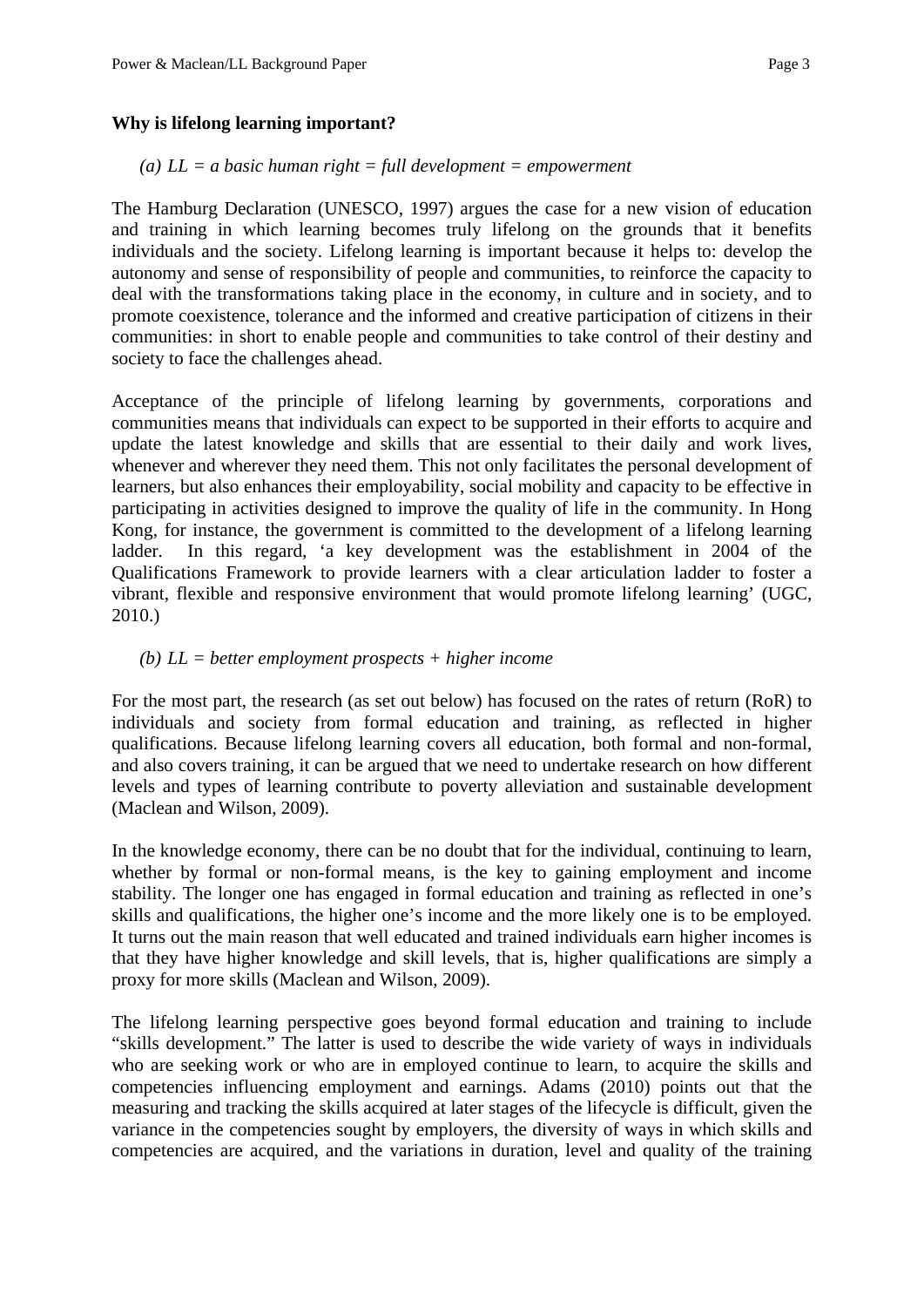being given. Certainly reliable and comparable statistics on within-industry training are difficult to find.

Addressing the learning needs of all young people and adults is a key EFA goal, one that must be met if the MDG goal of eradicating poverty is to be achievable. It concerns literacy, numeracy and the generic (e.g. problem-solving, team work, life skills) and more contextspecific skills (e.g. livelihood, health, marketing) and vocational skills that are usually acquired in more formal settings.

 In developing countries, field studies suggest that effective programmes respond to the expressed needs of the poor and are closely linked to income-generating activities and provide training in entrepreneurship and practical knowledge of science and technology (UNESCO, 1997; Mahbub ul Huq, 1997; Sachs, 2005). In developed countries, education and skills levels are strongly related to a person's employability and productivity. Persons who have higher language and quantitative skills are not only more likely to find work, to earn more and to be more productive, and they are less vulnerable to long-term unemployment (OECD, 2005).

The evidence suggests in many countries, governments and formal education institutions give little attention to the unmet learning needs of disadvantaged and vulnerable young people who are not in school – their needs are generally left to NGOs (Muhbab ul Huq, 1997; UNESCO, 2010). Many initiatives exist to reach youth and adults who are poor through nonformal vocational skills training, but they are often locally based, short-lived, under-funded and not part of a comprehensive national strategy for the alleviation of poverty and for sustainable development. Reviews of skills development suggest that countries can begin to design national skills development strategies only if there is adequate information on the learning needs in disadvantaged communities, programme providers, course content, duration and cost-effectiveness (IIZ-DVV, 2004; UNESCO, 2010)..

### *LL = Social benefits (productivity, GDP, social capital, health)*

While there is a fairly sizable body of research on the benefits of education for the individual, much remains to be done to clarify the benefits to society stemming from investing in various forms of learning and education throughout the life span. The research certainly suggests that human capital is the key driver of economic development: countries investing most in developing their human capital are those enjoying the most rapid and sustained economic growth and the highest quality of life (Deutsche Bank, 2008).

The social benefits of education and training are usually measured in terms of "social internal rates of return", that is, as the sum of the private and public benefits. Given the limitations of the national data and international indicators being used, estimates are available only for a handful of countries. The estimated long-term effect on economic output of one additional year of education or training in OECD countries generally falls between 3 and 6 percent (OECD, 2005). Learning throughout life leads to improved human capital and labour productivity, and this in turn is the major contributor to economic development (Banks, 2008).

To be successful in the global knowledge economy, public and private organizations and industries need information-age workers. Knowledge is growing at an exponential rate: employers need managers and employees who are creative problem-solvers, innovators who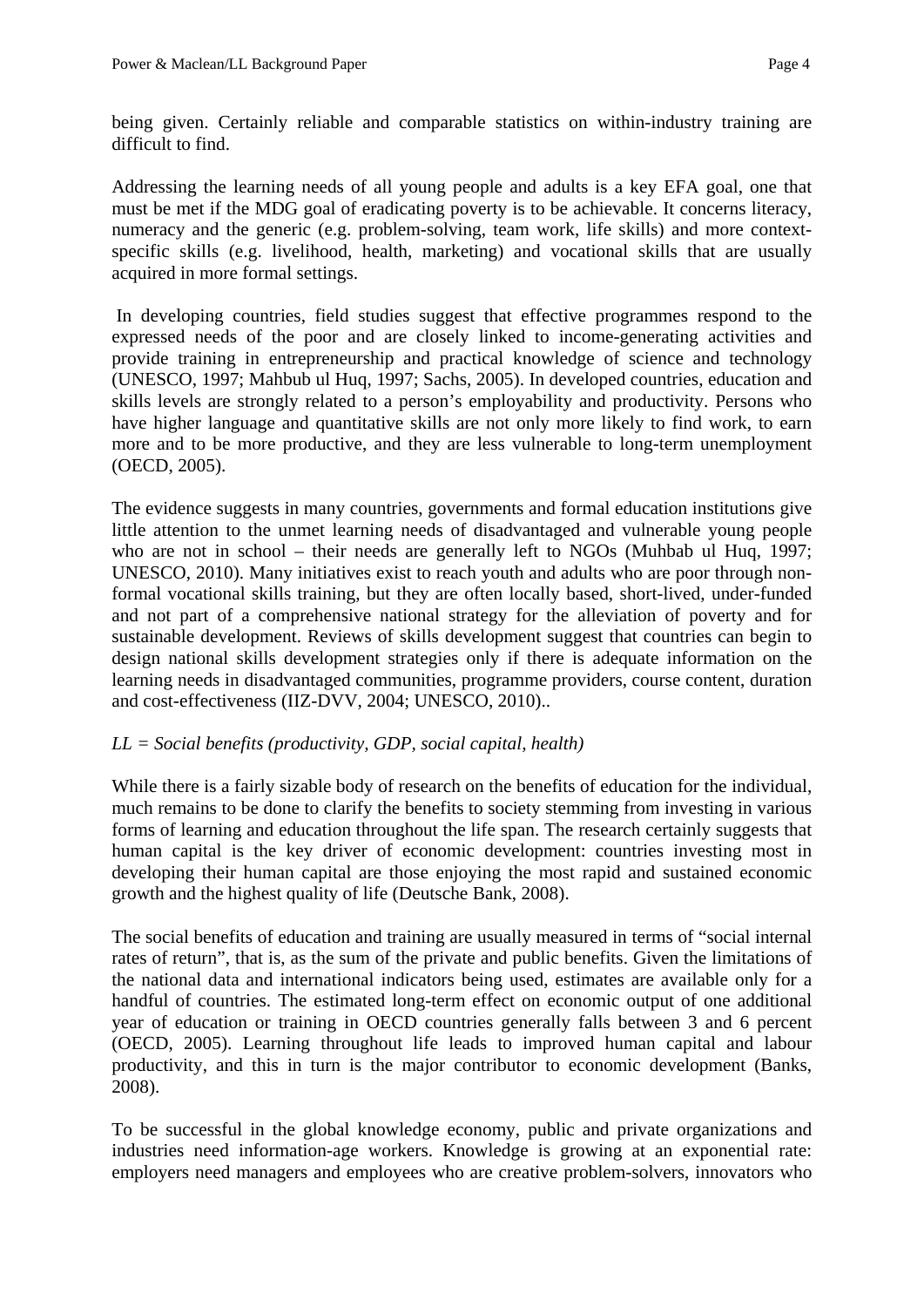are constantly updating their knowledge and expertise, reflecting on what can be done to improve productivity, seeking to be at the cutting edge of knowledge in their field, and are good team players. Successful organizations take the notion of lifelong learning for their employees and the organization seriously (Ordonez and Maclean, 2006).

As a general rule, the payoffs from investment in basic skills training for the masses are highest in low-income agricultural economies and those still in the early stages of industrial development (UNESCO, 1997). It also seems that investing on lifelong learning for all raises the productivity of the whole workforce, and also contributes to a lowering of fertility and infant mortality rates, and to increases in social capital (UNESCO, 1997, 2000; OECD, 2005).

The existing RoR research is of limited salience to our principal concern: lifelong learning. From a lifespan perspective, there needs to be shift from the focus on formal levels, GDP and incomes, to learning across the lifespan, poverty alleviation and sustainable development. As Sachs (2005) and others have shown, the obsession with economic growth and rates of return does not necessarily translate into poverty alleviation and sustainable development: in reality, growth often means that the rich get richer and the poor get poorer, and even greater exploitation of natural resources.

## *(d) LL and poverty alleviation*

The wider social benefits of education in terms of poverty alleviation have been set out in the literature since the early 1980s. For developing countries, the case is almost always made in terms of formal education, and specifically primary education, and there is ample evidence that provided primary schooling is inclusive, a good quality and the focus in teaching is on learning, completion of primary education contributes to productivity and thus to the alleviation of poverty (Power, 2007; UNESCO, 2101). For girls, basic education (particularly if it extends to the secondary level) translates into lower birth-rates and lower mortality (Klasen, 2002; Jha, 2009; Sachs, 2005; Power, 2007).

What evidence there is on female literacy suggests that continuing to develop skills and learning about the *Facts for Life* (UNICEF, UNESCO & WHO, 1992) also pays off in terms of improved health, nutrition and family stability. Literate, educated women have fewer and healthier children and better health themselves than those with little or no education. Moreover, the higher the education and skill level of the mother, the more likely it is that her children will stay on to complete their formal education and perform well (Power, 2007; UNESCO, 2010).

Many education and development policies are based on the assumption that literacy and primary education play a key role in poverty reduction, while higher education is crucial for economic development in the global knowledge society. While both are true, the evidence is also mounting that all levels of education and types of training (formal and non-formal) can contribute to both, that is, learning throughout life is the "master key" to sustainable development and poverty alleviation. For example, recent analyses of Indian and crossnational data indicate that higher education not only contributes to economic development in India, but it also makes a significant contribution to the reduction in absolute as well as relative poverty (Tilak, 2007). When higher education institutions use their expertise to work with poor communities and act as their advocates, progress can be made in combating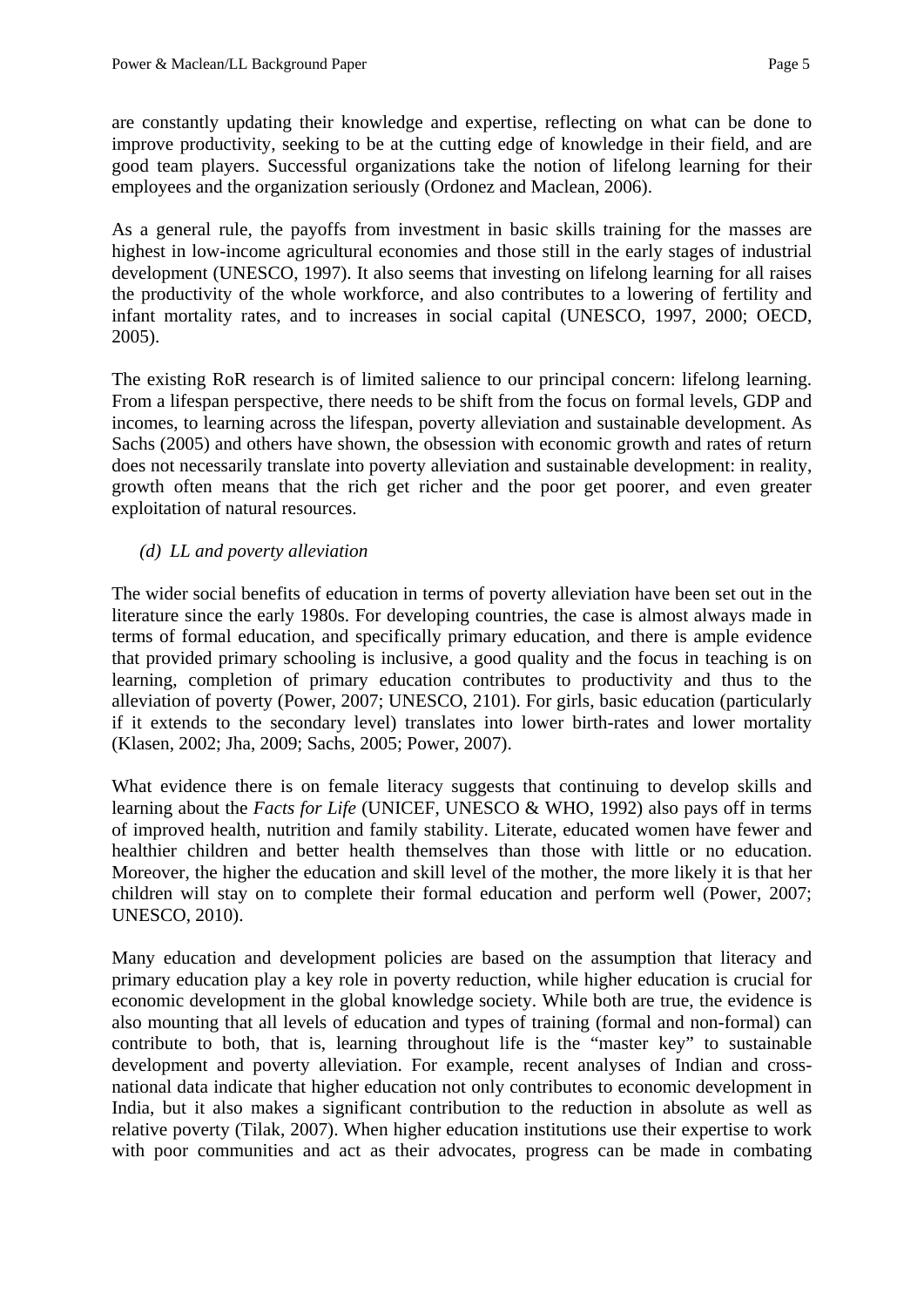poverty, raising the basic skill levels of both children and adults, improving crop yields, health and nutrition (Airini, McNaughton, Langley, & Sauni, 2007; Power, 2007).

The key issue, however, is whether it is that exposure to initial formal education that makes a difference, or whether it is **continuing** to develop skills and learning about the *Facts for Life*  which "pays off." One suspects that both are important.

## *(e) LL as the "master key" for MDGs*

 For most international organizations, the policy of providing additional learning opportunities throughout life is viewed as "the master-key" that opens the doors to poverty alleviation, greater social justice, equity, peace building and sustainable development (Ordonez and Maclean, 2006). Nations with low levels of investment in education and training tend to have low levels of school life expectancy and wide skills gaps. They are very much in danger of falling even further behind in terms of human and economic development, and are the countries least likely to meet their Millennium Development Goals (UNDP, 2009). On the other hand, the Asian developing countries that have invested heavily in meeting the learning needs of both children and adults have made, for the most part, remarkable social progress in achieving their key MDG targets (UNDP, 2009; Power, 2007, 2009).

Moreover, all children and adults will constantly need to update their understanding of how the environment is changing and its implications for how we will need to act in the future as the planet warms, and new scientific evidence on the impact of human activity comes to light. The MDGs relating to climate change and carbon emission will not be achieved in the absence of effective ESD formal school, higher and TVET programmes, **and non-formal programmes** that reach out-of-school youth and adults, young and old, rich and poor.

From the perspective of lifelong learning, it is the **additionality**, the learning outside the formal system, the learning over and above initial formal education and training, that counts in a world of constant change and increasing complexity. When it comes to poverty alleviation and education for sustainable development, what evidence there is suggests that **both a sound formal education and this additionality are needed.** 

### **Issues in addressing poverty alleviation and sustainable development**.

### *Poverty*

What it means to be poor and the measures that need to be taken to address poverty issues depend very much on the context. The more effective PRSs are sensitive to the facets of poverty that are dominant in a given context; they engage the poor being targeted at all stages of the development and implementation of the programme; they adopt a multi-sectoral approach; and they generate new strategies for leveraging resources (Power, 2007, 2010).

Poor families are concentrated in nations and communities caught in what Sachs (2005) calls the "poverty trap." The key problem is that when poverty is extreme, the poor do not have the ability by themselves to get out of the trap. In particular, girls and women in most poor parts of the world are locked into a cycle of poverty and early marriages, with illiterate mothers bring up illiterate daughters who are married off early into yet another cycle of poverty, illiteracy, high fertility and early mortality. Breaking this cycle requires more than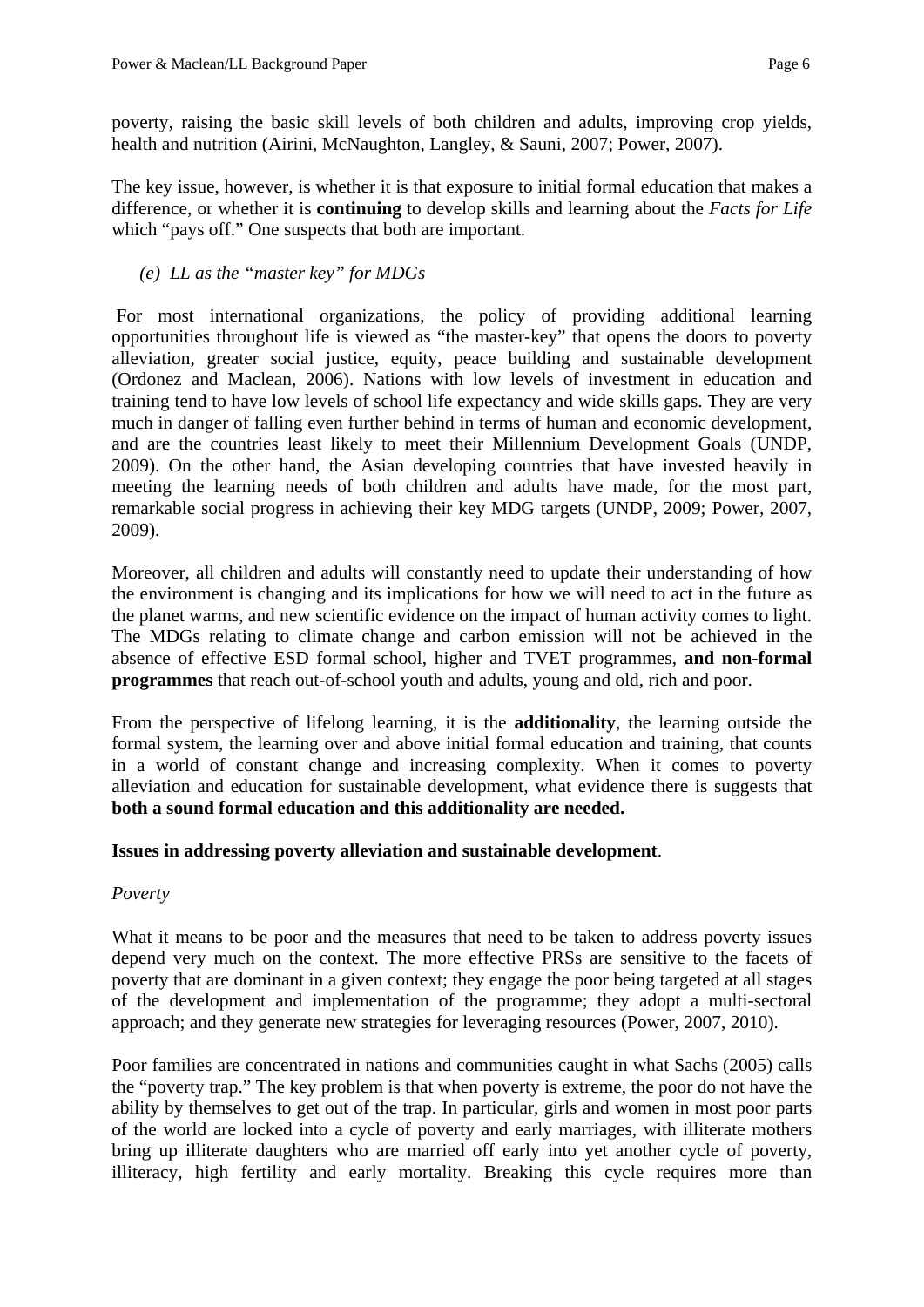educational interventions: it demands a comprehensive development programme that transforms the basic conditions of rural and slum community life. Learning throughout life, and especially literacy, needs to be part of this transformation (UNESCO-UIE, 2010), but providing other basic infrastructure elements (water wells, fuel supply, health clinics, roads etc.) are also necessary, not to speak of micro-credit, improved employment and incomeearning opportunities (Power, 2007).

### *Sustainable development*

The major issue facing the world today is that of learning how to live and work in ways that are sustainable, so that the reasonable needs of people from all walks of life and in all countries can be satisfied, without so over-exploiting the natural resources upon which all life depends that the ability of future generations to meet their needs is threatened (UNESCO-UNEVOC, 2004).

The threats stemming from global warming and climate change have been brought into sharp focus by the 1992 UN Conference on Environment and Development, the Kyoto Protocol, Al Gore's advocacy (*An Inconvenient Truth*), Stern Review, the Intergovernmental Panel on Climate Change, and the UN Decade of Education for Sustainable Development (2005- 2014). The effects of global warming are showing up with increasing intensity: destruction of forests and species habitats, acidification of oceans, loss of wetlands, bleaching of coral reefs, rapid and continued loss of biodiversity, to name a few. As climate change accelerates, hundreds of millions of people are likely to be deprived from access to water, and millions more will be displaced as sea levels rise, floods and droughts become more prevalent and crops fail. In some parts of the world, it is predicted that will be sharp rises in death toll from climate-induced diseases (Commonwealth Foundation, 2007). Learning how to live and work in ways that are sustainable includes, but necessarily goes beyond, formal programs for education for sustainable development (ESD): the principles of sustainable development need to be installed in all levels and to cover all types of education,

The challenge to nations, industry and communities is to take decisive and urgent action of key issues relating to sustainable development. Acting on SD is not a mere question of ESD, it is, rather, an issue of political will. As Sen (2007) and Power (2010) have noted, the major issues to be faced in meeting the MDGs are "unaffordability" and the lack of "political will." To these, Adams (2010) adds the need for reforms in governance, finance reforms, market and school reforms.

Governments are likely to act only if there are strong pressures within and from the international community to do so. One of the key tasks of the re-engineering of education systems being called for is that of empowering all, but especially marginalised groups, with the knowledge, skills and confidence to join the struggle to create a better world, a global community committed to ensuring development is sustainable and the rights of all to health, education, justice and security are respected (Campbell, Baikaloff & Power, 2006). It will be "people power" that forces governments to introduce the tough measures needed to reduce greenhouse emissions, to eradicate poverty and to provide quality education for all. But to generate that power, all young people and adults (including politicians, the media and corporate leaders) need to understand what it means to be poor, why poverty persists, and how global warming will affect them and their families. Moreover, throughout their lives they will need to learn and how to learn, updating and extending their knowledge and skills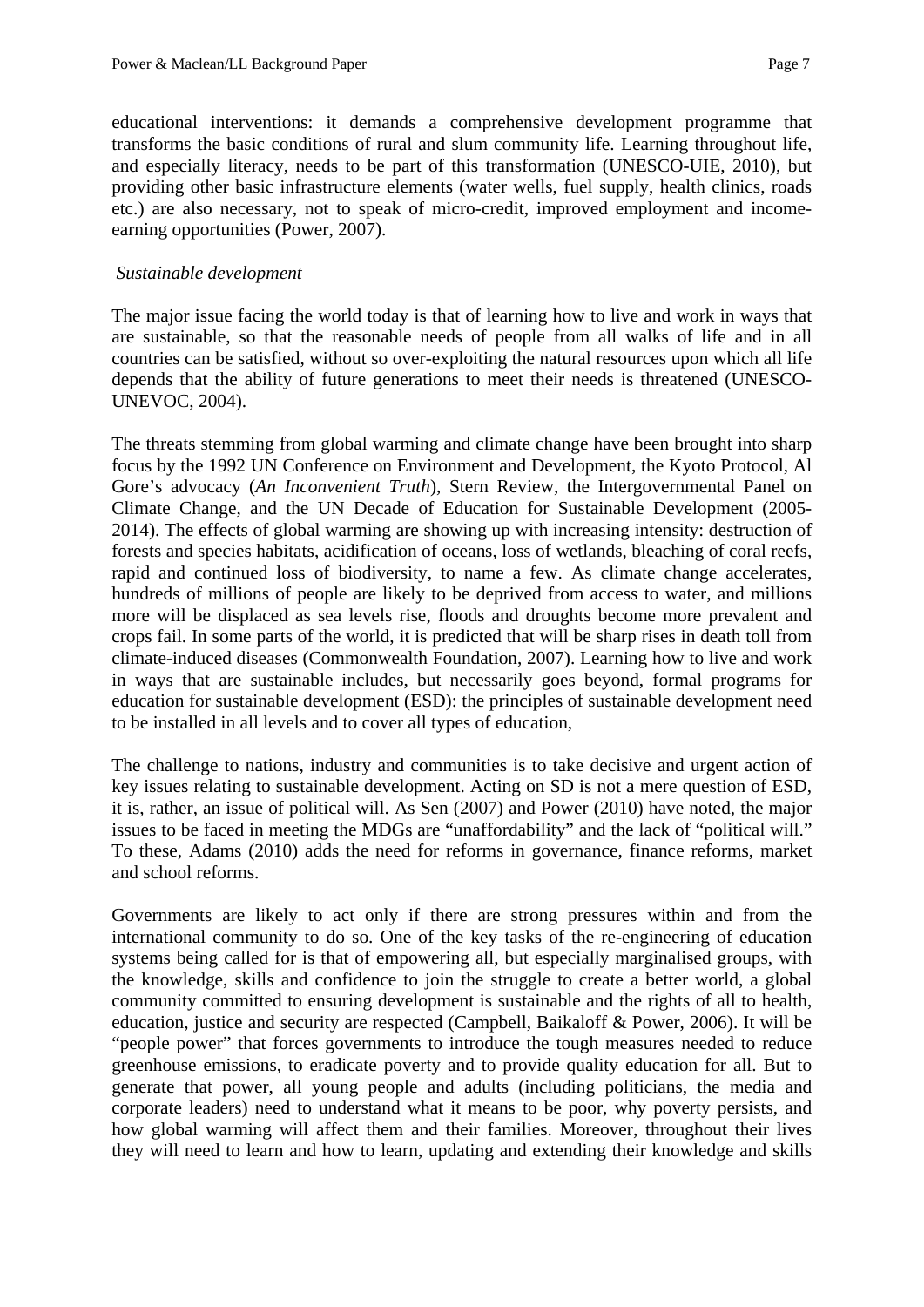so as to better cope with change, generating the capacity and confidence to participate in the struggle to build a better world.

## **Re-engineering education and training**

A few tentative steps have been taken by providers of formal education in a few countries to:

- 1. ensure that learning as one moves from one level to the next is **seamless**.
- 2. improve the **articulation** between levels and types of education and training.
- 3. revise their **qualification frameworks, accreditation, quality assurance, indicator and assessment systems, and establish equivalency frameworks** to better recognize TVET, adult and continuing education, within-industry training, apprenticeships and non-formal programmes.
- 4. make more **effective use of IT** and open learning systems to reach the unreached and to support on-the-job training.
- 5. increase the **funding** and provide other incentives in support of non-formal education and training (i.e. adult and continuing education, NGO and industry-based training) while maintaining (and if necessary also increasing) support for formal education to achieve national and international goals (e.g. EFA, MDGs, ESD).
- 6. develop an **integrated policy framework** to drive the reform of the entire formal and non-formal education and training system, its component parts and the pathways between them.

Such steps are important elements in confronting the challenge posed by lifelong learning so that they are consistent with the principles of lifelong learning. In the end, what is needed is to use the principles of lifelong learning as the framework for re-engineering the entire education-training-adult learning system.

Adopting a lifespan perspective takes us back to the issue of the **learning needs** to be met at each **stage of human development**, and the changing priorities of the individual and the communities (local, national and global) in which they live, and in particular those that assume importance in addressing issues of poverty and sustainable development.

## **Lifelong learning: a developmental perspective**

From a lifelong learning perspective, the providing a good beginning for development during the *early years of life* is of crucial importance. The emerging research field known as "foetal origins" suggests that the nine months of gestation may constitute one of the most consequential stages in human development. The expansion of *early childhood care and development* activities, including family and community interventions, especially for poor, disadvantaged and disabled children has been an integral part of the EFA agenda for the past twenty years. The evidence confirms that the important contribution that quality ECCD makes to cognitive and social development for children from all backgrounds, but particularly for the poor and the least advantaged (UNESCO, 2010).

The developmental tasks for children of *primary school* age seem at first glance to be fairly straightforward, at least so far as formal education and non-formal learning programmes for out-of-school children are concerned. Obviously, one needs to get the foundations for subsequent learning and development right. In practice this boils down in primary schools to a focus on basic learning needs, bearing in mind that the learning needs and life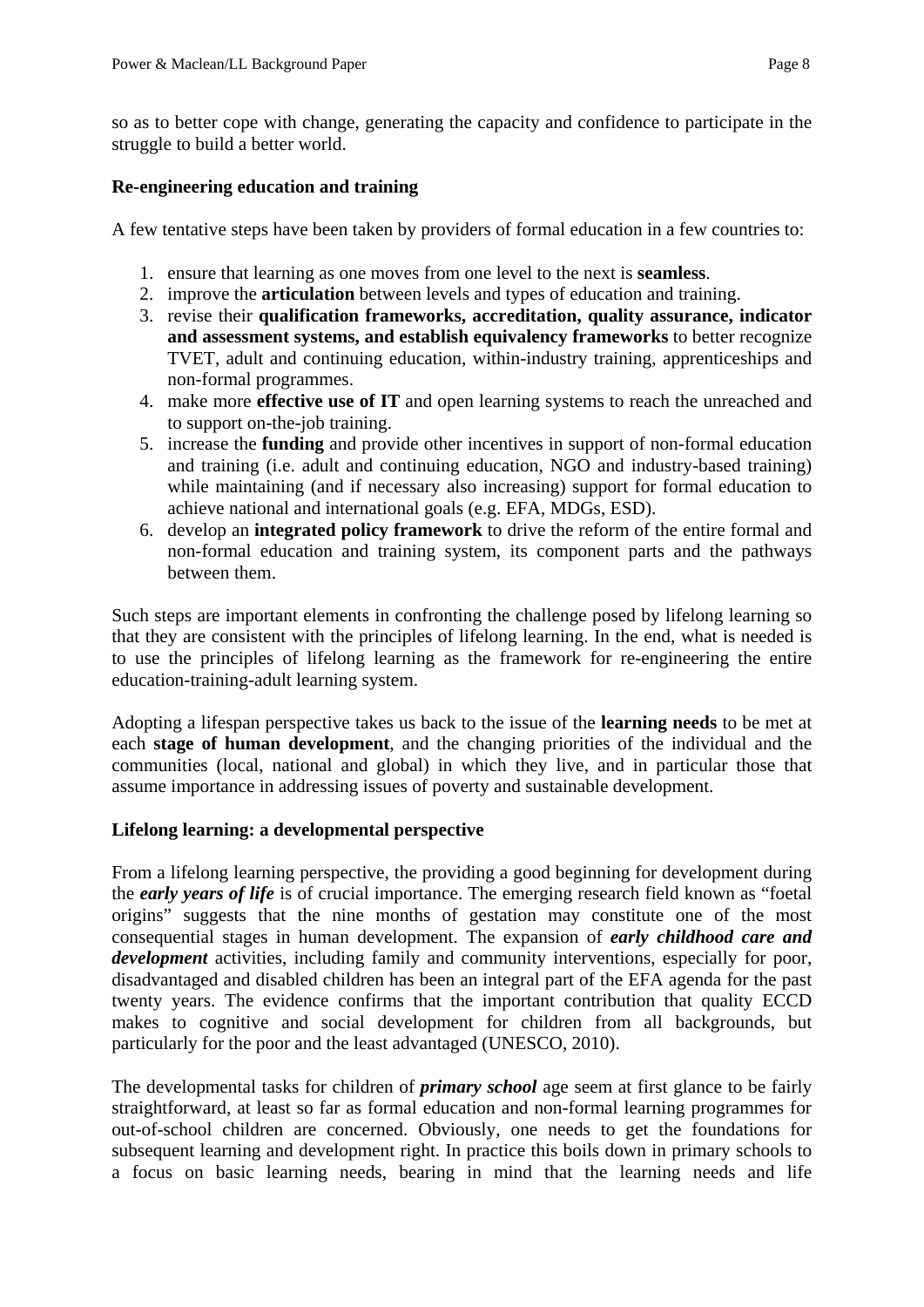circumstances of children do vary, and that some children will need much more support and help than others. A key challenge facing primary schools is determine what is important now, what can be left to other stages in the learning cycle, and how best to involve parents and the local community and to make effective use of their resources to supporting learning.

With the onset of *puberty*, the scope and nature of the developmental tasks facing the young people assume a somewhat different character. **Secondary education**, the "crossroads of life" should be "the time when the most varied talents are revealed and flourish" (UNESCO, 1996). Meeting the basic learning needs of adolescents is of particular importance in facilitating the transition from childhood to adult life. As secondary education for all becomes a reality, it becomes increasingly difficult to meet the learning needs of all young people attending a high school. Preparing young people for higher education can no longer be the primary purpose of secondary schooling, and thus the emphasis shifts to preparation for adult life, and particularly for the world of work: hence the increasing "vocationalisation" of secondary education (Lauglo and Maclean, 2005).

*Reorienting TVET* for sustainable development and poverty alleviation has been a significant part of the agenda of the UNESCO. The central theme of the Second International Conference on Technical and Vocational Education was *Lifelong learning and training – a bridge to the future*. Developing this theme, it has been working hard at the task of moving TVET from the narrow task of providing training for industry and occupation specific skills to the broader task of workforce development and lifelong learning for sustainable development. The Bonn Declaration (UNESCO-UNEVOC, 2004) affirmed that skills development leading to age-appropriate TVET should be integral to education at all levels. In seeking to reach the unreached, more support need to be given to the work being done by TVET colleges to develop open systems of learning using the new technologies as well as more traditional modes of distance education (Maclean, 2005; Ordonez and Maclean, 2006; Fien, Maclean and Park, 2009; Maclean and Fien, 2010).

Similarly, UNESCO World Conferences on Higher Education in 1998 and 2009 called for the *re-orientation of higher education* in the light of the challenges facing us in the 21<sup>st</sup> century, and at the same time a reaffirmation of its commitment to the core values and functions of higher education, in particular insisting that its mission must be to "contribute to sustainable development and improvement of society as a whole should be preserved, reinforced and further expanded (UNESCO, 1998). Through their research and teaching they can help policy makers and those working at the coal face to better understand what needs to be done to alleviate poverty and to promote sustainable development. It is in our higher education institutions that the educators of the future are trained and those already in the workforce need to have their knowledge and skills base constantly upgraded (Karmel and Maclean, 2007). Moreover, they play (or should play) a significant role in the dialogue and action needed to move from the existing fragmented and at times dysfunctional formal system of education to one that takes the principles of lifelong learning seriously, and re-engineers education and training in ways that contribute to the alleviation of poverty and sustainable development.

The contribution of *non-formal learning* and the re-engineering of *adult and continuing education* is unquestionably one of the greatest challenges in the quest to ensure all have the opportunity to learn throughout life and to ensure that development is sustainable (Maclean and Singh, 2005). In the knowledge society, the increasing involvement of employers and community groups in recurrent and adult learning programmes is opening up new pathways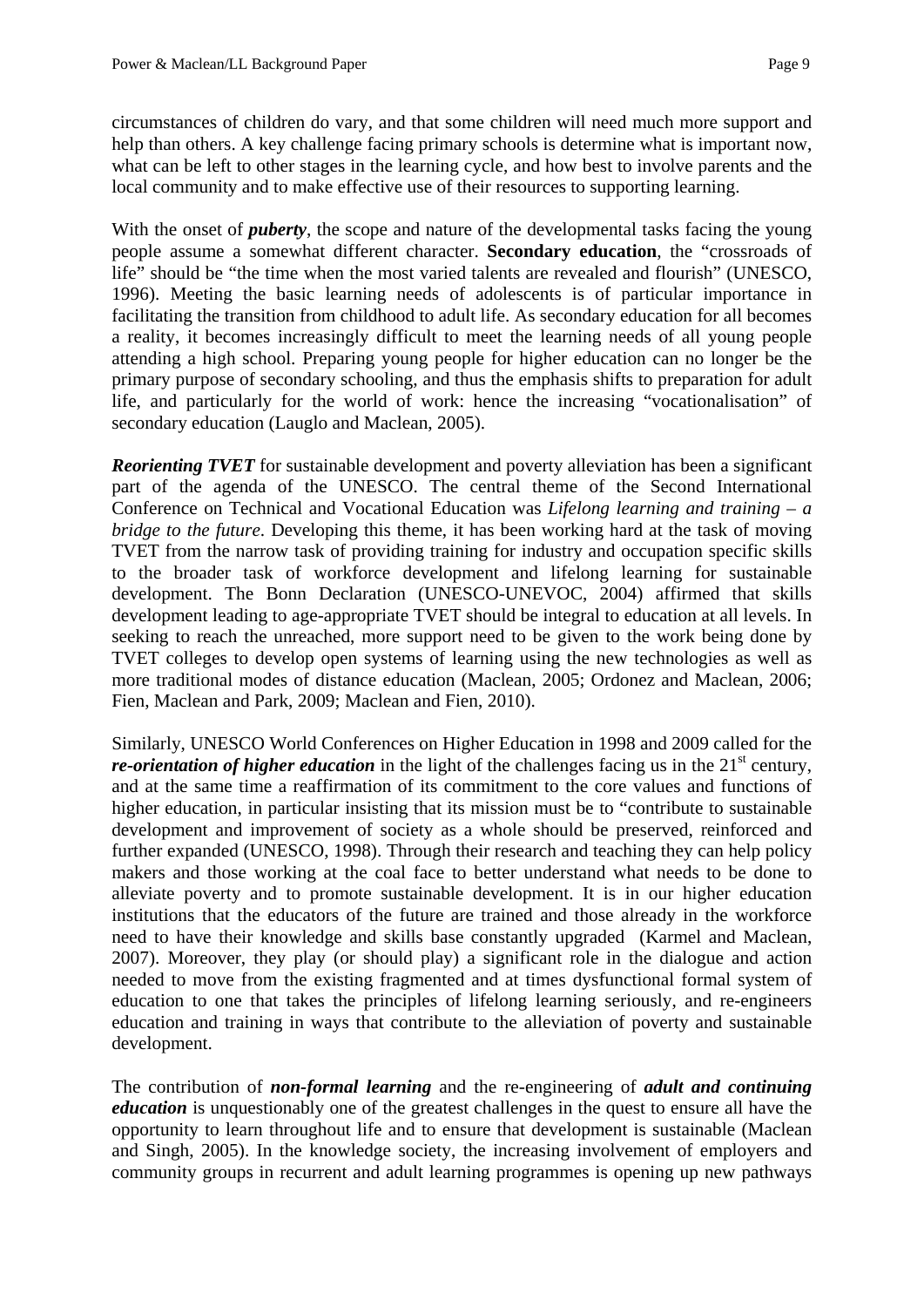and opportunities, but recognition of that learning by formal education institutions is rarely given (Karmel and Maclean, 2007). Sadly, the dedication and enormous contribution being made by voluntary organizations and non-government organizations tend to be ignored by education authorities and, at best, given token support by governments - the investment in adult learning in most countries is less than 1 percent of GNP (UNESCO-UIE, 2010). From a lifelong learning perspective, non-formal, adult and continuing education must feature as a significant part of an integrated system, and be given the recognition and support they need in the struggle to alleviate poverty and to ensure that development is sustainable.

In many countries, *informal learning* via the media and the net have assumed an ever more significant role in shaping the knowledge-base and values of the masses, at times playing a constructive and enriching role, but too often falling short of its potential to facilitate learning throughout life, and even at times contributing to the destruction of small cultures and the creation of a culture of consumerism, violence and prejudice. How to enlist the media and how to help all, young and old, to use the net wisely and as part of lifelong education has become a major challenge.

## **DESIRABLE FUTURE DIRECTIONS**

To achieve the goals of lifelong learning for poverty alleviation and sustainable development, it is suggested that *the governments of the Member States of the UN*:

1. Establish a Lifelong Learning Task Force or Commission responsible for making recommendations to government on policies, strategies and changes that need to be made in order to promote a culture of lifelong learning, to set national targets and to develop and implement integrated action plans and strategies for poverty reduction and sustainable development.

2. On the basis of the recommendations made by the Task Force, develop a coherent policy and set of strategies for awareness-raising and to support the re-engineering of existing systems of formal and non-formal education and involve stakeholders and the media in promoting of lifelong learning for poverty alleviation and education for sustainable development.

3. Request all authorities within the public and private sectors of the education and training to undertake a review of the extent to which existing policies and practices is consistent with the principles of lifelong leaning, to submit their findings to the Task Force, and work with it to identify priories for action.

4. Provide much greater support for non-government and voluntary organizations active in providing non-formal education and training and to enable them to better assess and report on view the contribution that their organization is making to the creation opportunities to continue to learn throughout life for all, and particularly those whose needs have not, or not being adequately met by the formal system,

5. Request employer and community groups and other stakeholder groups to identify skills gaps in the labour market and unmet learning needs of disadvantaged groups in the communities in which they work, giving special attention to the poor and to education for sustainable development for all.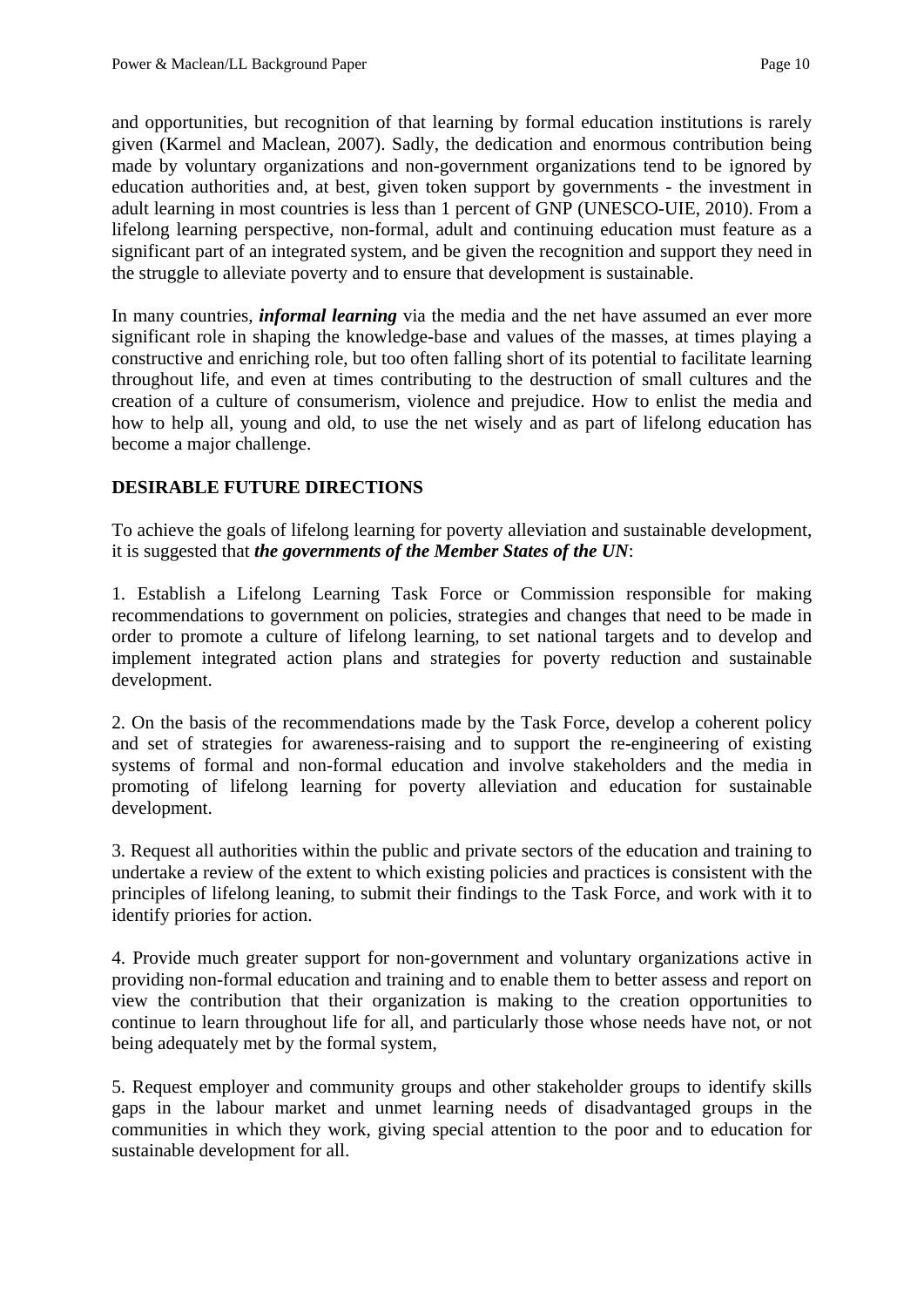6.. Provide the Task Force with the funds and authority to commission reviews of the research and to undertake additional studies to assess the effectiveness of education and training programmes for children, youth and adults for poverty alleviation and sustainable development, and to examine issues of articulation within and between sectors, recognition of non-formal education and training, and the reorientation of accreditation, qualifications frameworks and quality assurance mechanisms in accordance with the principles of lifelong learning.

7. Support professional development and training programmes for key educational and training personnel to facilitate their efforts to develop strategies within the framework of lifelong learning for poverty reduction and sustainable development

## *Request international organizations (inter-governmental, non-government, development banks and agencies) to*

1. Collaborate in the development of a coherent, integrated UN policy and action plan to provide all with opportunities for learning throughout life for poverty reduction and education for sustainable development, reinforcing and extending their collective and individual efforts to support programmes and activities aimed at achieving the MDGs by 2015.

2. Generate a shared international agenda, agreed targets and strategic plan of action, and joint agreements on roles, responsibilities and funding.

3. Expand international statistics and develop more robust and policy relevant indicator systems to assess progress in promoting lifelong learning, the effectiveness of international and national policies and strategies aimed at poverty reduction and sustainable development policies and strategies, and the social, economic and environmental benefits from investments made.

4. Build partnerships with and seek the support of international corporations, media, foundations and non-government organizations involving them actively at all stages in the development and implementation of lifelong learning policy and strategies.

5. Support international, comparative and developmental research on the effectiveness of LL policy and programmes for poverty alleviation and sustainable development.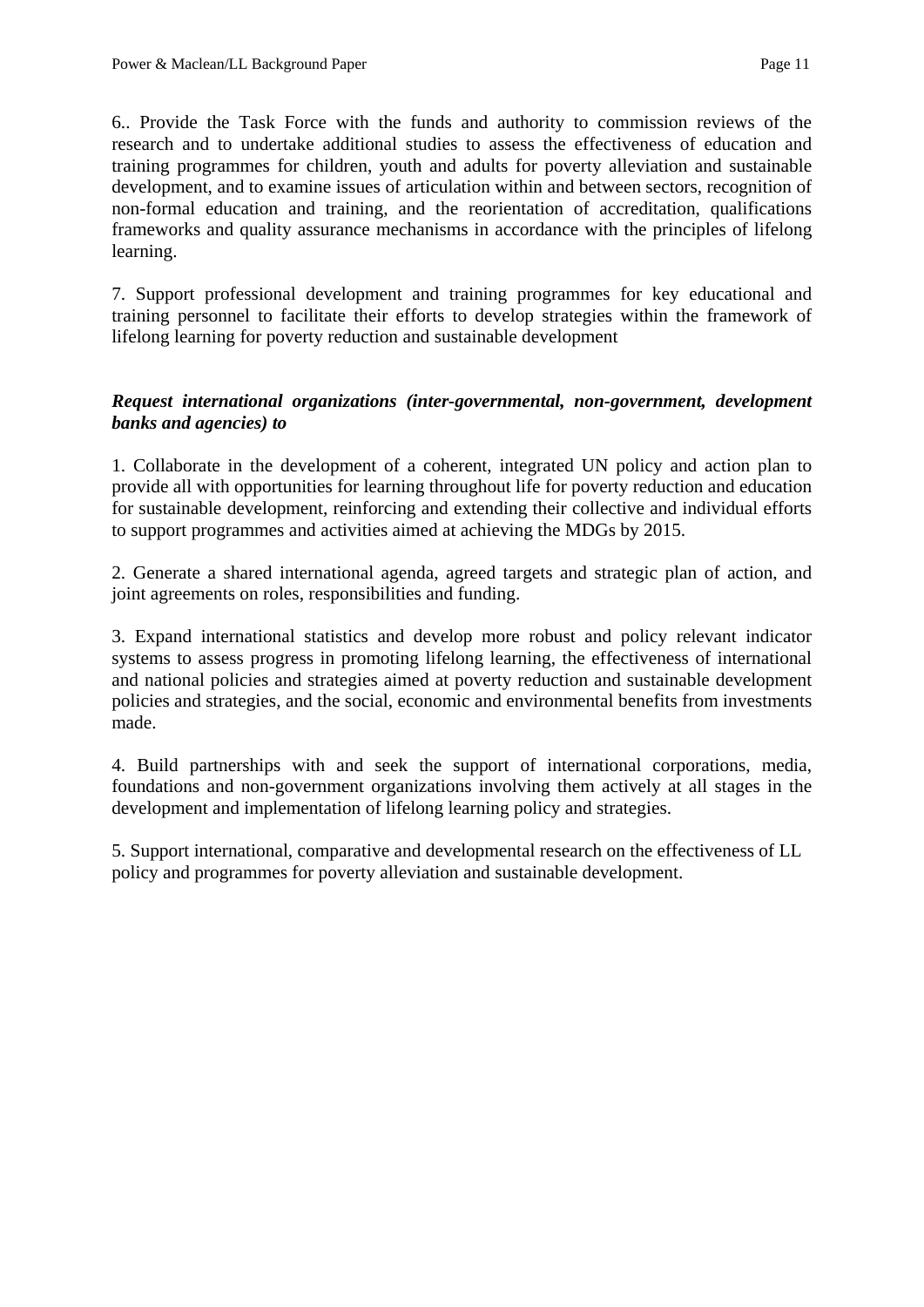## References

Adams, A. (2010) The Role of Skills Development in Overcoming Social Disadvantage (contribution to 2012 EFA Global Monitoring Report, UNESCO, in preparation).

Arini, McNaughton, S., Langley, J. & Sauni, P (2007) What education reform means: Lessons from teachers, research and policy working together for students success. *Educational Research for Policy and Practice,* 6(1), 31-54.

Banks, G. (2008) Australia's Productivity Challenge and Human Capital. Presentation by the Chair of the Productivity Commission . Brisbane: Eidos Institute. August, 2008.

Campbell, J, Baikaloff, N, & Power, C. (2006) *Towards a Global Community: Educating for Tomorrow's World.* Dordrecht, NL: Springer.

Commonwealth Foundation (2007) *Climate Change and Its Implications*. London: Commonwealth Foundation.

Deutsch Bank (2008). *The Broad Basis of Societal Progress.* Frankfurt: Deutsch Bank Research.

European Commission (2000*) A Memorandum on Lifelong Learning*. Luxembourg: European Commission.

Fien, J, Maclean, R. and Park, M. G. (Eds.) (2009), *Education for the World of Work and Sustainable Development: Opportunities and Challenges,* Springer, Netherlands

IIZ-DVV (2004) *Adult Education and development. Vol 62.* Bonn: Institute for International Co-operation of the German Adult Education Association.

Jha, J. (2009) Promoting gender equality within education. Paper presented at  $17<sup>th</sup> CCEM$ , Kuala Lumpur, 2009.

Karmel, T. and Maclean, R. (Eds.) (2007), *Technical and Vocational Education and Training in an Ageing Society*, National Centre for Vocational Education Research, Adelaide, Australia.

Klasen, S. (2002) Does gender inequality reduce growth and development? Evidence from cross- country regressions. *World Bank Economic Review*, 16, 345-373.

Lauglo, J and Maclean, R.(Eds,) (2005), *Vocationalisation of Secondary Education Revisited*,. Dordrecht NL: Springer

Maclean, R. (2005) Re-orientating TVET for Sustainable Development (Special Issue), *Prospects: Quarterly Review of Comparative Education*. Vol. XXXV, No. 3, September. International Bureau of Education, Geneva.

Maclean, R. and Wilson, D. (Eds.) (2009), *International Handbook of Education for the Changing World of Work: Bridging Academic and Vocational Training,* Springer, Netherlands.

Maclean, R. and Singh, M. (Eds.) (2005), *Adult Learning and the Changing World of Work*, Report on a workshop held at the CONFINTEA mid-term review conference, Bangkok, Thailand, September (2003)

Maclean, R. and Fien, J. (2010) 'Education for Sustainable Development: Lessons from the Private Sector'. In Masemann, V., Majhanovich, S. et al. (Eds.), *Clamouring for A Better World: A Tribute to David N. Wilson*. Sense Publishers, Rotterdam/Boston/Taipei

Mahbub ul Huq (1997) *Human Development in South East Asia*. Oxford: Oxford University Press.

OECD (2005) *Measuring the social outcomes of learning*. Paris: OECD.

Ordonez, V. and Maclean, R. (2006) "Seeking a New Education Paradigm for Teaching and Learning to Meet the Changing Needs of Education for All and Skills Development for Work and Life: Achieving Education for Sustainable Development ". In Maclean, R. (Ed.), *Learning and Teaching for the Twenty-first Century*: Springer, the Netherlands